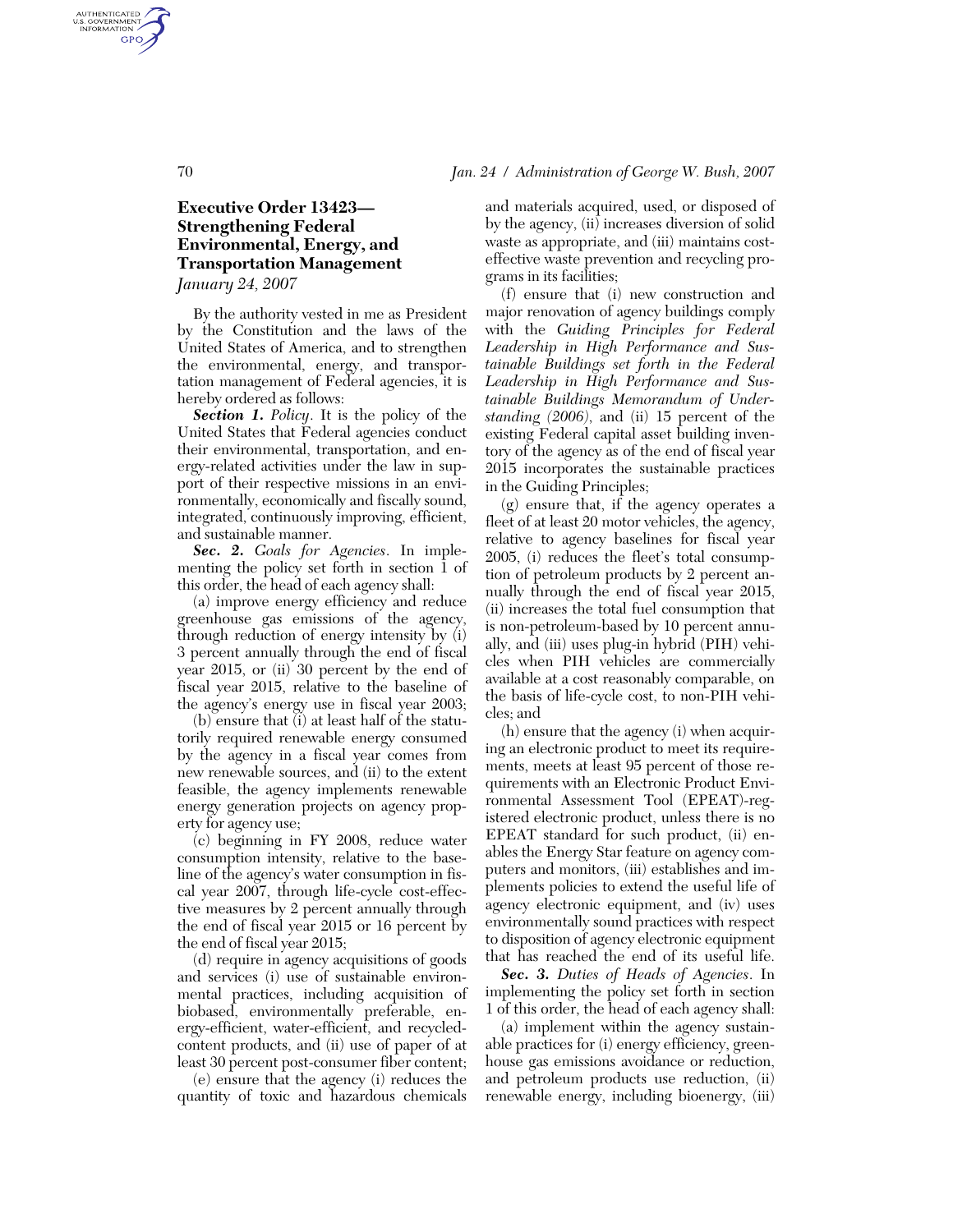water conservation, (iv) acquisition, (v) pollution and waste prevention and recycling, (vi) reduction or elimination of acquisition and use of toxic or hazardous chemicals, (vii) high performance construction, lease, operation, and maintenance of buildings, (viii) vehicle fleet management, and (ix) electronic equipment management;

(b) implement within the agency environmental management systems (EMS) at all appropriate organizational levels to ensure (i) use of EMS as the primary management approach for addressing environmental aspects of internal agency operations and activities, including environmental aspects of energy and transportation functions, (ii) establishment of agency objectives and targets to ensure implementation of this order, and (iii) collection, analysis, and reporting of information to measure performance in the implementation of this order;

(c) establish within the agency programs for (i) environmental management training, (ii) environmental compliance review and audit, and (iii) leadership awards to recognize outstanding environmental, energy, or transportation management performance in the agency;

(d) within 30 days after the date of this order (i) designate a senior civilian officer of the United States, compensated annually in an amount at or above the amount payable at level IV of the Executive Schedule, to be responsible for implementation of this order within the agency, (ii) report such designation to the Director of the Office of Management and Budget and the Chairman of the Council on Environmental Quality, and (iii) assign the designated official the authority and duty to  $(A)$  monitor and report to the head of the agency on agency activities to carry out subsections (a) and (b) of this section, and (B) perform such other duties relating to the implementation of this order within the agency as the head of the agency deems appropriate;

(e) ensure that contracts entered into after the date of this order for contractor operation of government-owned facilities or vehicles require the contractor to comply with the provisions of this order with respect to such facilities or vehicles to the same extent as

the agency would be required to comply if the agency operated the facilities or vehicles;

(f) ensure that agreements, permits, leases, licenses, or other legally-binding obligations between the agency and a tenant or concessionaire entered into after the date of this order require, to the extent the head of the agency determines appropriate, that the tenant or concessionaire take actions relating to matters within the scope of the contract that facilitate the agency's compliance with this order;

(g) provide reports on agency implementation of this order to the Chairman of the Council on such schedule and in such format as the Chairman of the Council may require; and

(h) provide information and assistance to the Director of the Office of Management and Budget, the Chairman of the Council, and the Federal Environmental Executive.

*Sec. 4. Additional Duties of the Chairman of the Council on Environmental Quality*. In implementing the policy set forth in section 1 of this order, the Chairman of the Council on Environmental Quality:

(a) (i) shall establish a Steering Committee on Strengthening Federal Environmental, Energy, and Transportation Management to advise the Director of the Office of Management and Budget and the Chairman of the Council on the performance of their functions under this order that shall consist exclusively of (A) the Federal Environmental Executive, who shall chair, convene and preside at meetings of, determine the agenda of, and direct the work of, the Steering Committee, and (B) the senior officials designated under section  $3(d)(i)$  of this order, and (ii) may establish subcommittees of the Steering Committee, to assist the Steering Committee in developing the advice of the Steering Committee on particular subjects;

(b) may, after consultation with the Director of the Office of Management and Budget and the Steering Committee, issue instructions to implement this order, other than instructions within the authority of the Director to issue under section 5 of this order; and

(c) shall administer a presidential leadership award program to recognize exceptional and outstanding environmental, energy, or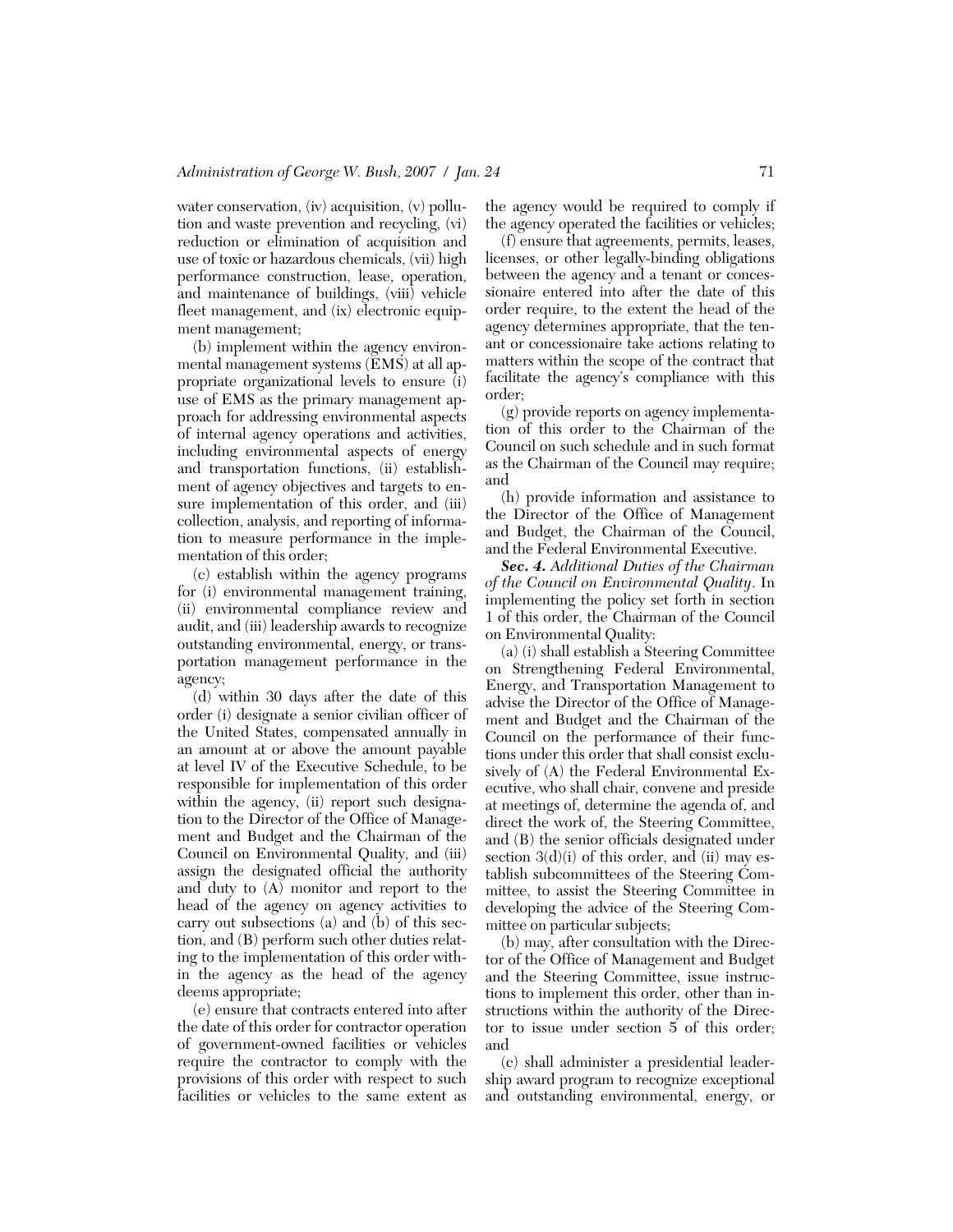transportation management performance and excellence in agency efforts to implement this order.

*Sec. 5. Duties of the Director of the Office of Management and Budget*. In implementing the policy set forth in section 1 of this order, the Director of the Office of Management and Budget shall, after consultation with the Chairman of the Council and the Steering Committee, issue instructions to the heads of agencies concerning:

(a) periodic evaluation of agency implementation of this order;

(b) budget and appropriations matters relating to implementation of this order;

(c) implementation of section 2(d) of this order; and

(d) amendments of the Federal Acquisition Regulation as necessary to implement this order.

*Sec. 6. Duties of the Federal Environmental Executive*. A Federal Environmental Executive designated by the President shall head the Office of the Federal Environmental Executive, which shall be maintained in the Environmental Protection Agency for funding and administrative purposes. In implementing the policy set forth in section 1 of this order, the Federal Environmental Executive shall:

(a) monitor, and advise the Chairman of the Council on, performance by agencies of functions assigned by sections 2 and 3 of this order;

(b) submit a report to the President, through the Chairman of the Council, not less often than once every 2 years, on the activities of agencies to implement this order; and

(c) advise the Chairman of the Council on the Chairman's exercise of authority granted by subsection 4(c) of this order.

*Sec. 7. Limitations*. (a) This order shall apply to an agency with respect to the activities, personnel, resources, and facilities of the agency that are located within the United States. The head of an agency may provide that this order shall apply in whole or in part with respect to the activities, personnel, resources, and facilities of the agency that are not located within the United States, if the head of the agency determines that such ap-

plication is in the interest of the United States.

(b) The head of an agency shall manage activities, personnel, resources, and facilities of the agency that are not located within the United States, and with respect to which the head of the agency has not made a determination under subsection (a) of this section, in a manner consistent with the policy set forth in section 1 of this order to the extent the head of the agency determines practicable.

*Sec. 8. Exemption Authority*. (a) The Director of National Intelligence may exempt an intelligence activity of the United States, and related personnel, resources, and facilities, from the provisions of this order, other than this subsection and section 10, to the extent the Director determines necessary to protect intelligence sources and methods from unauthorized disclosure.

(b) The head of an agency may exempt law enforcement activities of that agency, and related personnel, resources, and facilities, from the provisions of this order, other than this subsection and section 10, to the extent the head of an agency determines necessary to protect undercover operations from unauthorized disclosure.

(c) (i) The head of an agency may exempt law enforcement, protective, emergency response, or military tactical vehicle fleets of that agency from the provisions of this order, other than this subsection and section 10.

(ii) Heads of agencies shall manage fleets to which paragraph (i) of this subsection refers in a manner consistent with the policy set forth in section 1 of this order to the extent they determine practicable.

(d) The head of an agency may submit to the President, through the Chairman of the Council, a request for an exemption of an agency activity, and related personnel, resources, and facilities, from this order.

*Sec. 9. Definitions*. As used in this order:

(a) ''agency'' means an executive agency as defined in section 105 of title 5, United States Code, excluding the Government Accountability Office;

(b) ''Chairman of the Council'' means the Chairman of the Council on Environmental Quality, including in the Chairman's capacity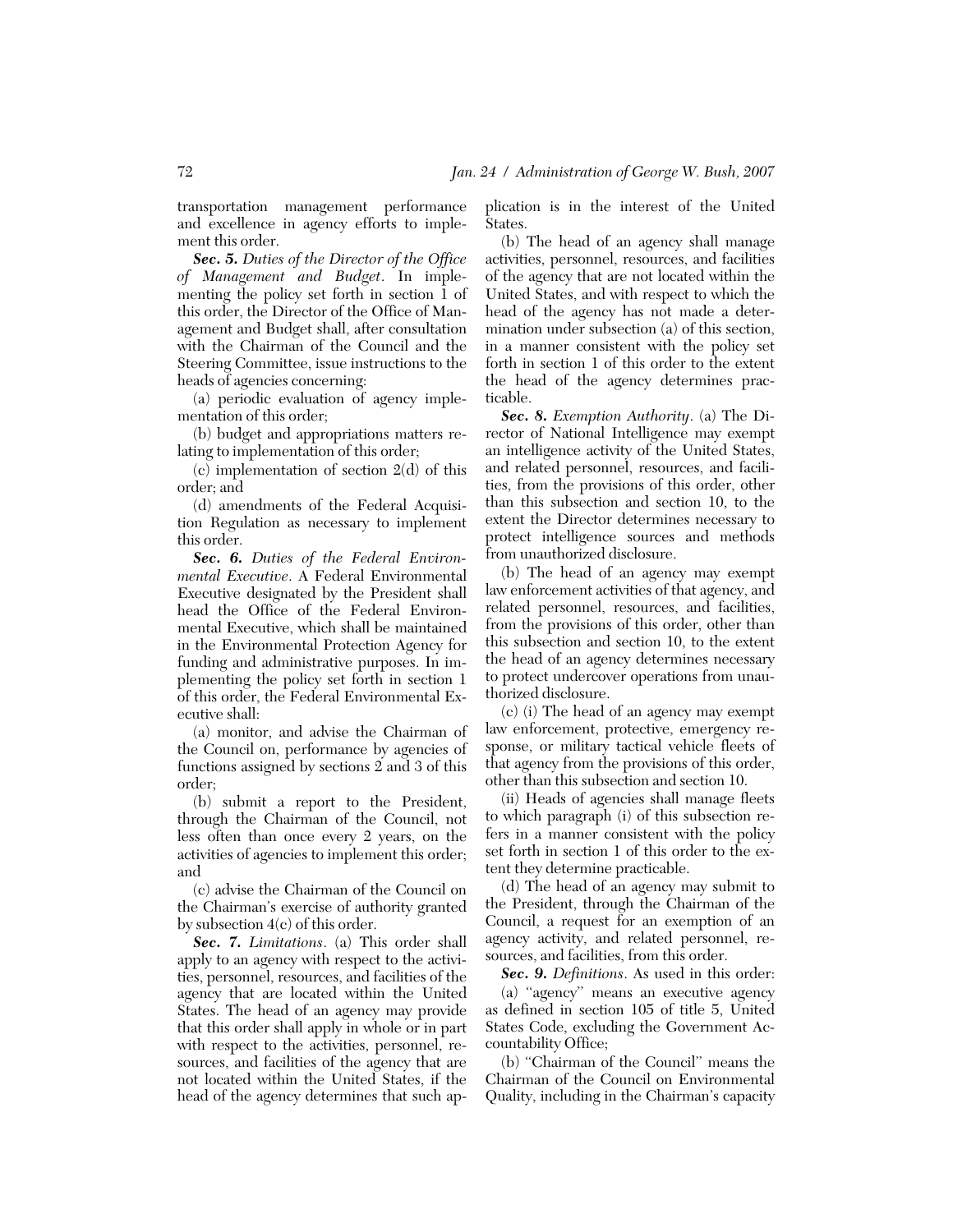as Director of the Office of Environmental Quality;

(c) ''Council'' means the Council on Environmental Quality;

(d) ''environmental'' means environmental aspects of internal agency operations and activities, including those environmental aspects related to energy and transportation functions;

(e) ''greenhouse gases'' means carbon dioxmethane. hydrofluorocarbons, perfluorocarbons, and sulfur hexafluoride;

(f) ''life-cycle cost-effective'' means the life-cycle costs of a product, project, or measure are estimated to be equal to or less than the base case (i.e., current or standard practice or product);

(g) ''new renewable sources'' means sources of renewable energy placed into service after January 1, 1999;

(h) ''renewable energy'' means energy produced by solar, wind, biomass, landfill gas, ocean (including tidal, wave, current and thermal), geothermal, municipal solid waste, or new hydroelectric generation capacity achieved from increased efficiency or additions of new capacity at an existing hydroelectric project;

(i) ''energy intensity'' means energy consumption per square foot of building space, including industrial or laboratory facilities;

(j) ''Steering Committee'' means the Steering Committee on Strengthening Federal Environmental, Energy, and Transportation Management established under subsection 4(b) of this order;

(k) ''sustainable'' means to create and maintain conditions, under which humans and nature can exist in productive harmony, that permit fulfilling the social, economic, and other requirements of present and future generations of Americans; and

(l) ''United States'' when used in a geographical sense, means the fifty states, the District of Columbia, the Commonwealth of Puerto Rico, Guam, American Samoa, the United States Virgin Islands, and the Northern Mariana Islands, and associated territorial waters and airspace.

*Sec. 10. General Provisions*. (a) This order shall be implemented in a manner consistent with applicable law and subject to the availability of appropriations.

(b) Nothing in this order shall be construed to impair or otherwise affect the functions of the Director of the Office of Management and Budget relating to budget, administrative, or legislative proposals.

(c) This order is intended only to improve the internal management of the Federal Government and is not intended to, and does not, create any right or benefit, substantive or procedural, enforceable at law or in equity by a party against the United States, its departments, agencies, instrumentalities, entities, officers, employees or agents, or any other person.

*Sec. 11. Revocations; Conforming Provisions*. (a) The following are revoked:

- (i) Executive Order 13101 of September 14, 1998;
- (ii) Executive Order 13123 of June 3, 1999;
- (iii) Executive Order 13134 of August 12, 1999, as amended;
- (iv) Executive Order 13148 of April 21, 2000; and
- (v) Executive Order 13149 of April 21, 2000.

(b) In light of subsection 317(e) of the National Defense Authorization Act for Fiscal Year 2002 (Public Law 107–107), not later than January 1 of each year through and including 2010, the Secretary of Defense shall submit to the Senate and the House of Representatives a report regarding progress made toward achieving the energy efficiency goals of the Department of Defense.

(c) Section 3(b)(vi) of Executive Order 13327 of February 4, 2004, is amended by striking ''Executive Order 13148 of April 21, 2000'' and inserting in lieu thereof ''other executive orders''.

## **George W. Bush**

The White House, January 24, 2007.

[Filed with the Office of the Federal Register, 8:50 a.m., January 25, 2007]

NOTE: This Executive order was published in the *Federal Register* on January 26.